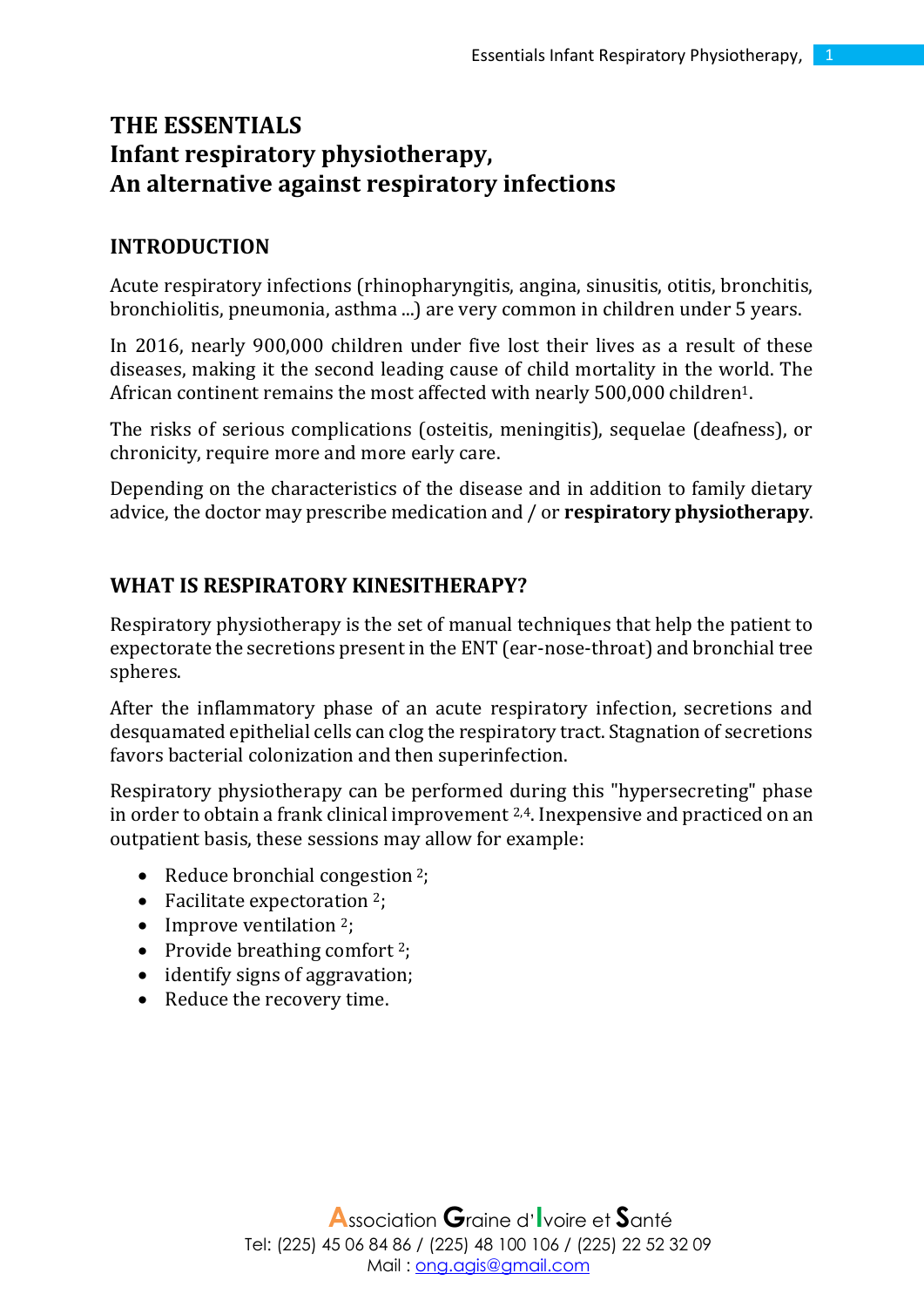

### **CONDUCT OF A RESPIRATORY KINESITHERAPY SESSION**

In the majority of cases, one session is carried out daily for 2 to 3 days and then one session every other day, and on average 6 sessions in total 2. A session should not exceed 10 minutes so as not to tire the infant.

A physiotherapy session generally takes place as follows:

- **1. Clinical observation:** assess respiratory rate and abnormalities such as sniffles, wheezes, whines, prints, stridors, expiratory and inspiratory sounds, cough (oily, productive, sibilant or dry).
- **2. Verification of warning signs:** assess the degree of respiratory distress via the calculation of the **Silverman score** (see Appendix 1):

From a Silverman score  $\geq 10$ , hospitalization or emergency management should be considered in relation to other clinical parameters.

**3. Rhino Pharyngeal Drainage** (DRP) or nasal cavity lavage:

Instillation and disobstruction of the upper respiratory tract is the first step of a session. Infant breathing is mainly nasal, maintaining the freedom of the upper airways is essential.



**A**ssociation **G**raine <sup>d</sup>'**I**voire et **S**anté Tel: (225) 45 06 84 86 / (225) 48 100 106 / (225) 22 52 32 09 Mail : [ong.agis@gmail.com](mailto:ong.agis@gmail.com)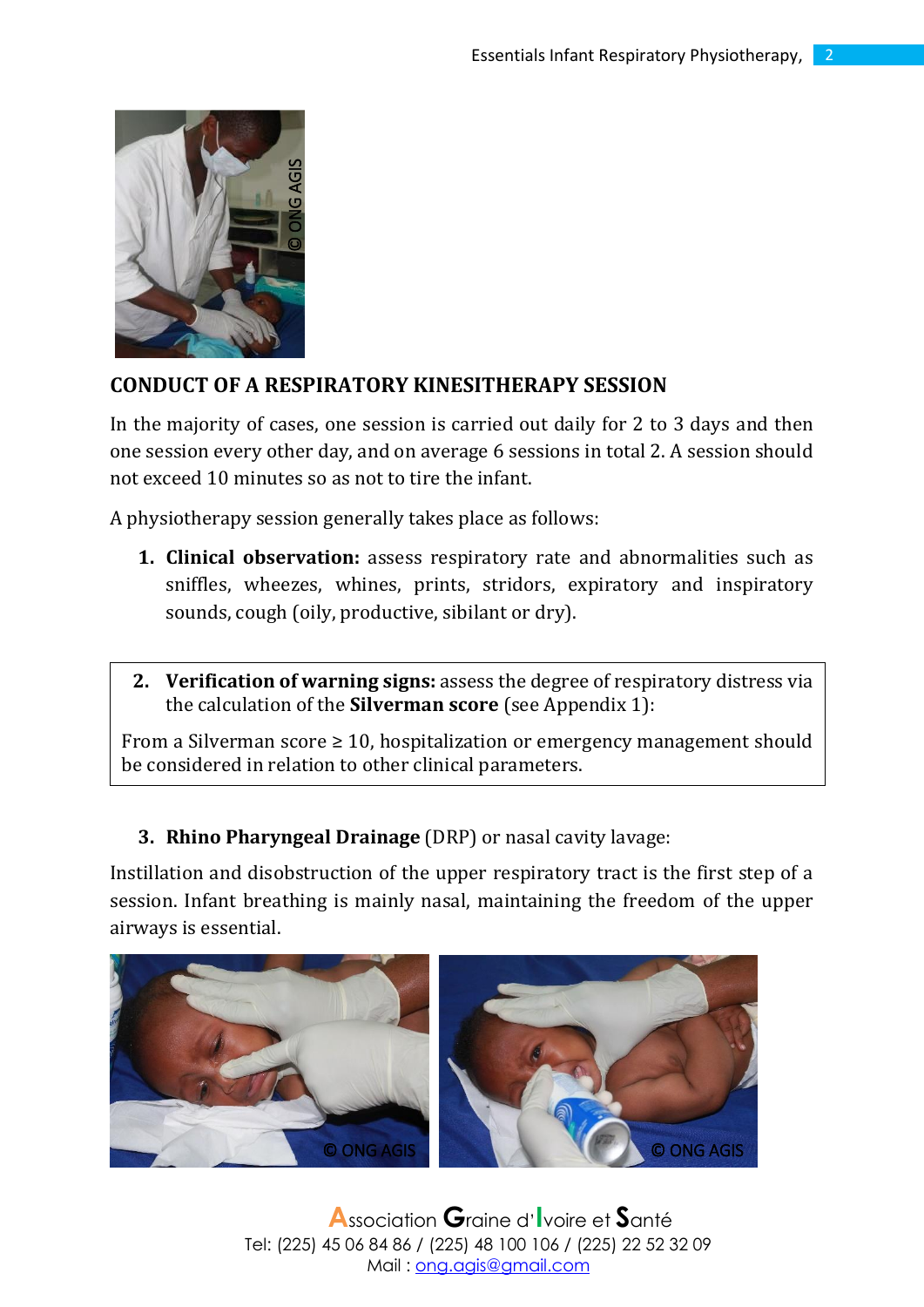The experienced practitioner extends the child on the back by bringing the head to the side and then introduced into the upper nostril the tip of the isotonic spray or saline pipette; he raises the tip so that it is perpendicular to the baby's face. The liquid or spray is instilled by a single long pressure. The phlegm is then expelled by the other lower nostril; we start again in the other nostril so that the liquid comes out clean 3.

The most commonly recommended product for DRP is the physiological saline solution (single dose pod composed of water  $(H<sub>2</sub>O)$  and salt (NaCl) 9%). 6. Any pod that has been started must be discarded as the pods are used. unique.



**4. Bronchial drainage** (DB) or induced coughing:

This step is essential to evacuate secretions. The physiotherapist will use the flexibility of the infant's chest to force the secretions back to the trachea and mouth. To do this, it will exert pressure on the infant's chest and abdomen to cause Expiratory Flow Expansion (AFE) 2. Bronchial evacuation postures and chest maneuvers are closely associated and conducted with tact.

When secretions migrate into the trachea, the practitioner will trigger a cough reflex through stretching or pressure at a specific location in the base of the baby's neck2,3.

These gestures are neither aggressive nor painful for the infant, they make it possible to free the bronchi of a baby in respiratory difficulty and to analyze the mucus in order to adapt the medical treatment 3.

**5.** Other manipulations according to clinical observations

The most known and common manipulations are the DRP and the DB, but other manipulations can be performed by the experienced physiotherapist to act precisely on other symptoms highlighted during the observation stage.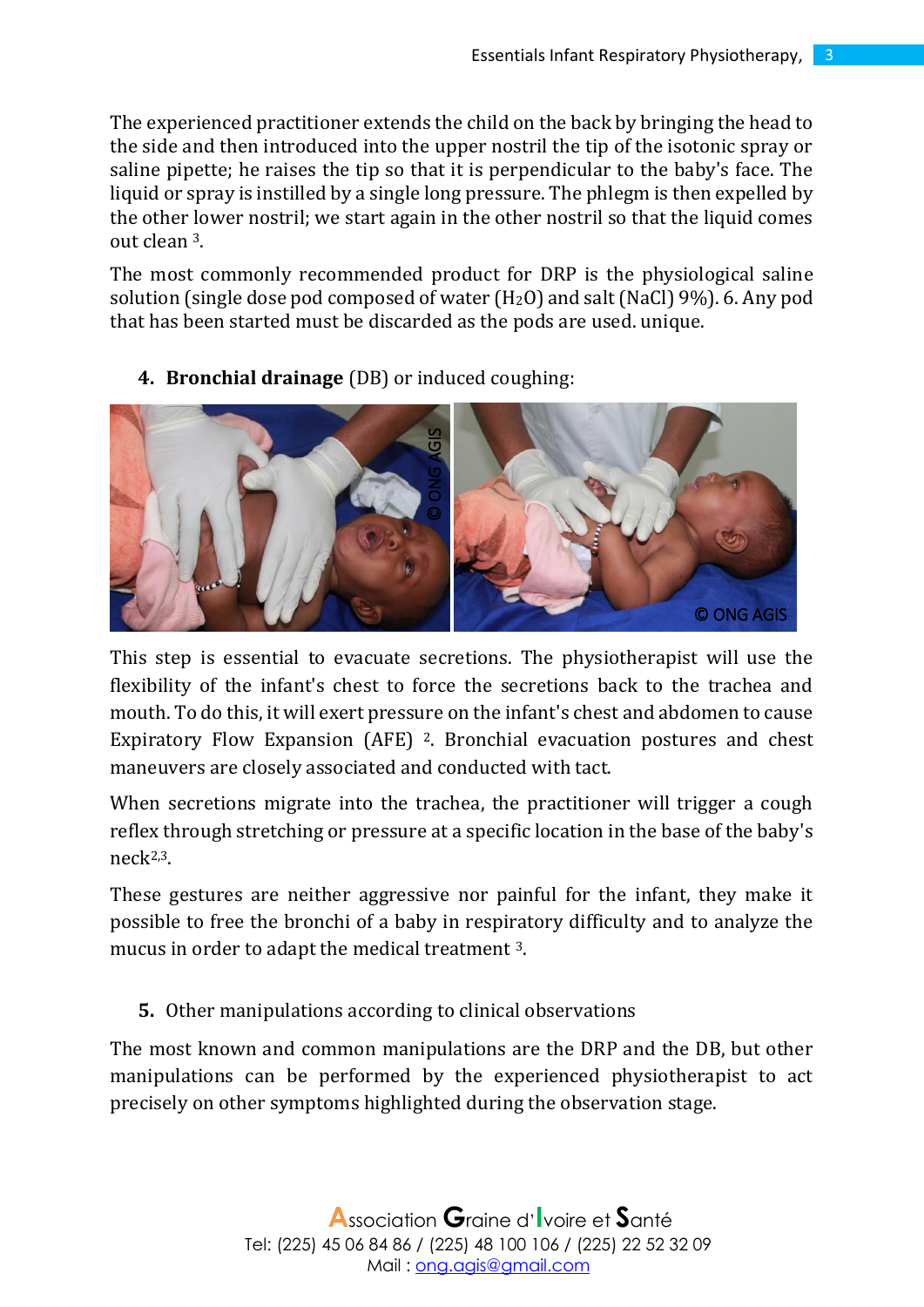## **ADVICE TO HEALTH PROFESSIONALS** 4,5 :

As acute respiratory infections are mainly viral or bacterial, prevention measures in health centers are very important for all those who frequent these places because they prevent contamination:

- **Wash your hands** (water and soap or hydro-alcoholic solution) between each patient;
- **Disinfect medical equipment** (stethoscope, weigh scale, examination table) between each patient;
- **Wear gloves, a mask and a gown** to handle patients with a risk infection.

Management of infants with respiratory infection should be performed by a specific team separate from the uninfected infants team.

Respiratory physiotherapy may be indicated in cases of bronchial congestion associated with bronchoconstriction.

## **ADVICE TO THE FAMILY** 4,5 :

The following hygiene and dietary measures are essential and must be transmitted to families in a simple and adapted way to their environment:

• Wash your hands regularly (water and soap or hydro-alcoholic antiseptics) before and after taking care of the infant (valid even for siblings);

- Promote breastfeeding (up to 6 months exclusive);
- Split the meals of infants who regurgitate or have difficulty feeding;
- Make the child drink often and in small quantities;
- Ventilate the infant's room daily and maintain temperature 4-5 degrees lower than the outside;
- Clean air conditioners and fans regularly;
- Reduce allergens (house dust, animals ...);
- Wash the infants' nose several times a day and before each meal with saline and disposable tissues (see DRP technique above);
- After use, immediately discard tissues in a closed garbage bag;

• When coughing or sneezing, cover the nose and mouth with a disposable tissue (or at the elbow without a tissue);

• To sleep, tilt the child's bed base to lift the chest.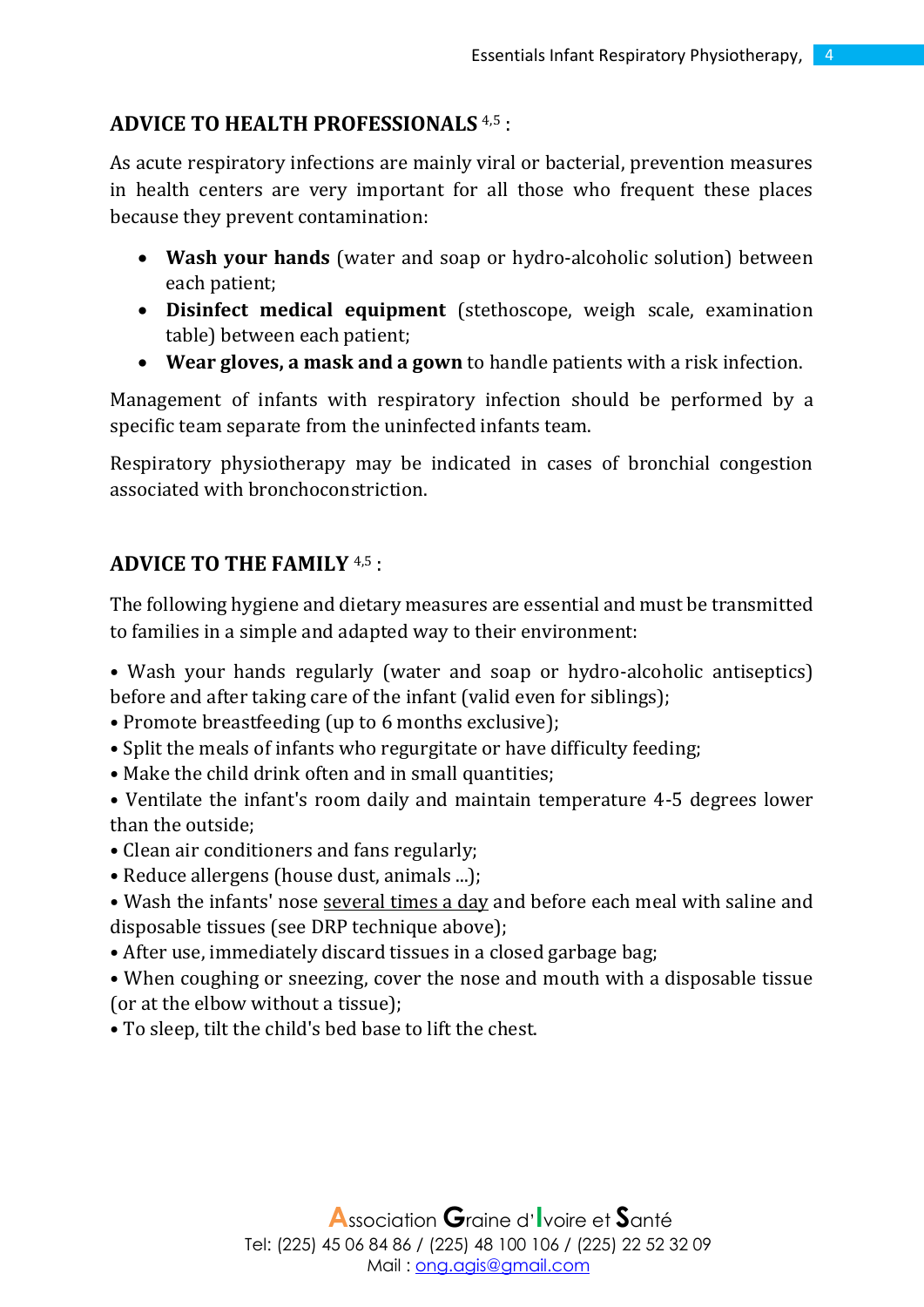### **WHAT YOU SHOULD NOT DO:**

- Do not smoke in the presence of the infant;
- Do not expose the child to cooking smoke (wood and charcoal);
- Avoid directing the fan directly at the child's ears (risk of ear infections);
- Avoid sharing baby bottles, pacifiers, cutlery and toys in the same family without first disinfecting them;
- Avoid kissing infants on the face, especially if you have a cold;
- Do not touch the mucous membranes (eyes, nose) with contaminated hands;
- Performing a respiratory physiotherapy session within 2 hours of the last meal may cause nausea and vomiting. It must therefore be done rather at a distance from meals.